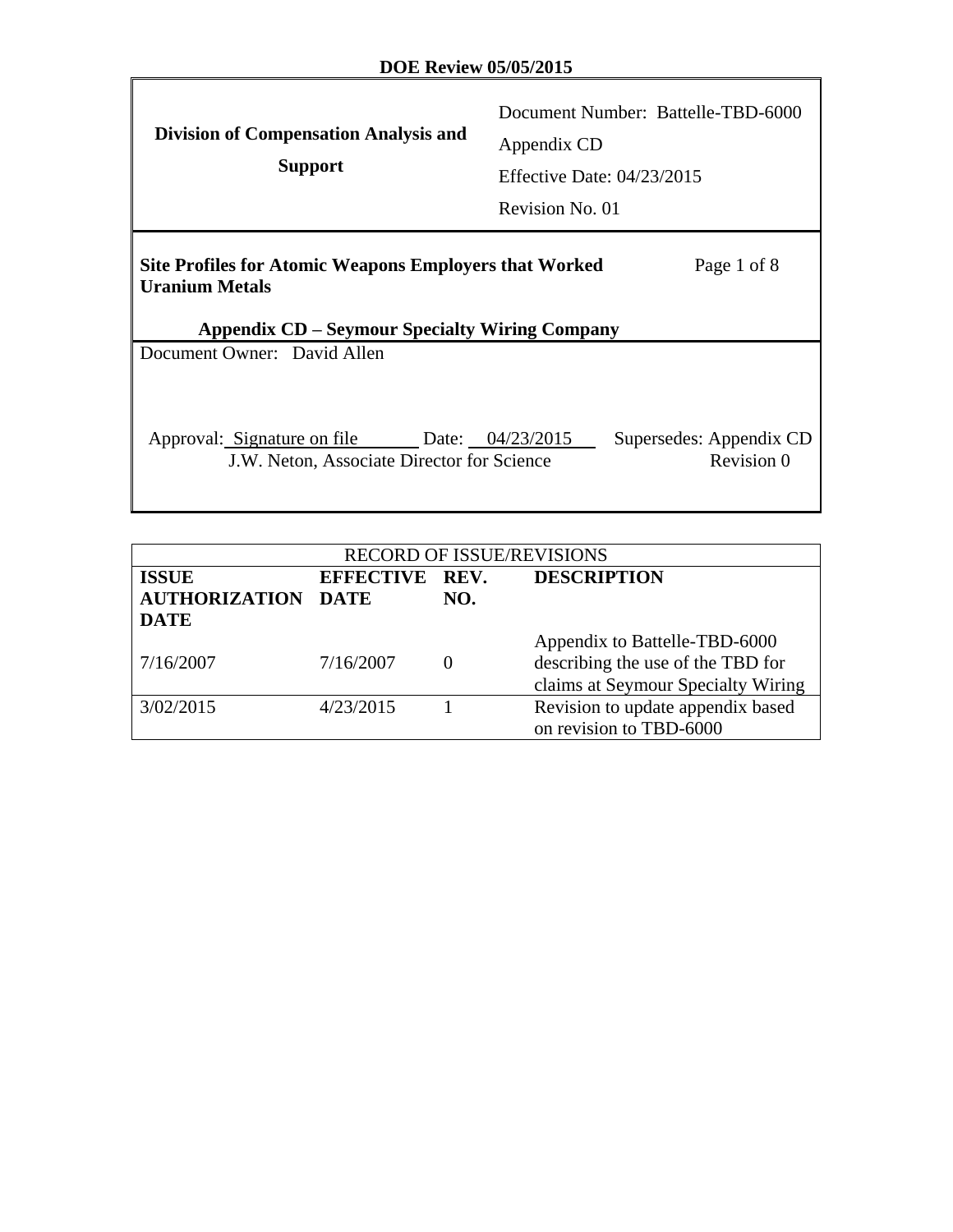| Document No.                   | Revision No. | <b>Effective Date:</b> | Page 2 |
|--------------------------------|--------------|------------------------|--------|
| Battelle-TBD-6000; Appendix CD |              | 04/23/2015             |        |

## **SEYMOUR SPECIALTY WIRE COMPANY**

## **CD.1 Introduction**

This document serves as an appendix to Battelle-TBD-6000, Site Profiles for Atomic Weapons Employers that Worked Uranium Metals (Battelle 2011). This Site Profile presents site-specific information for the Seymour Specialty Wire Company located in Seymour, Connecticut. Sufficient information has been found to provide more appropriate estimates of worker radiation dose than provided for in the technical basis document (TBD). Where specific information is lacking, research into similar facilities described in the body of this Site Profile is used.

# **CD.2 Site Description**

The Bridgeport Brass Company performed Atomic Energy Commission (AEC) contract work at its facilities in Seymour Connecticut from 1962 through 1964. This work was moved to the Seymour site from the Havens Laboratory in Bridgeport Connecticut. The work was developmental work which included extrusion and machining and metallurgical laboratory analysis of uranium rods. In late 1964 all Bridgeport Brass work was consolidated at the Bridgeport Brass Reactive Metals site in Ashtabula, Ohio known at Reactive Metals Inc. or RMI. The Seymour site was later taken over by employees and eventually became the Seymour Specialty Wire Company. In 1992 operations ceased and DOE performed remediation at the site in 1992 and 1993.

#### **CD.2.1Site Activities**

On March 13, 1962 the Bridgeport Brass Company wrote a letter to the AEC informing them that the building that housed the development group (Havens Laboratory) was being sold and the operations were going to be relocated to Seymour Connecticut (Bridgeport Brass 1962). The AEC approved the move in a May 15, 1962 letter (AEC 1962). The exact date when operations at Seymour began is unclear but a summary of radiation exposures at Bridgeport Brass indicates the dose summary for Havens Laboratory is actually Seymour Connecticut after 6/12/1962 (Bridgeport Brass 1963). To account for the possibility that there may have been some operations at both locations during a short transition period, this dose estimate will assume operations started at Seymour on 5/15/1962, the day the AEC approved the move.

In 1964 the Seymour operation was moved to Ashtabula Ohio. A summary of radiation exposures indicates that the Seymour facility was closed after 9/30/1964 (RMI 1962- 1964, pg. 212). A final survey of the facility was conducted by the Health and Safety Lab of the AEC on 10/21/1964 (Breslin 1964). This dose estimate will assume operations ended on 10/21/1964.

# **CD.3 Occupational Medical Dose**

No information regarding occupational medical dose specific to the Seymour site was found. Information to be used in dose reconstructions for which no specific information is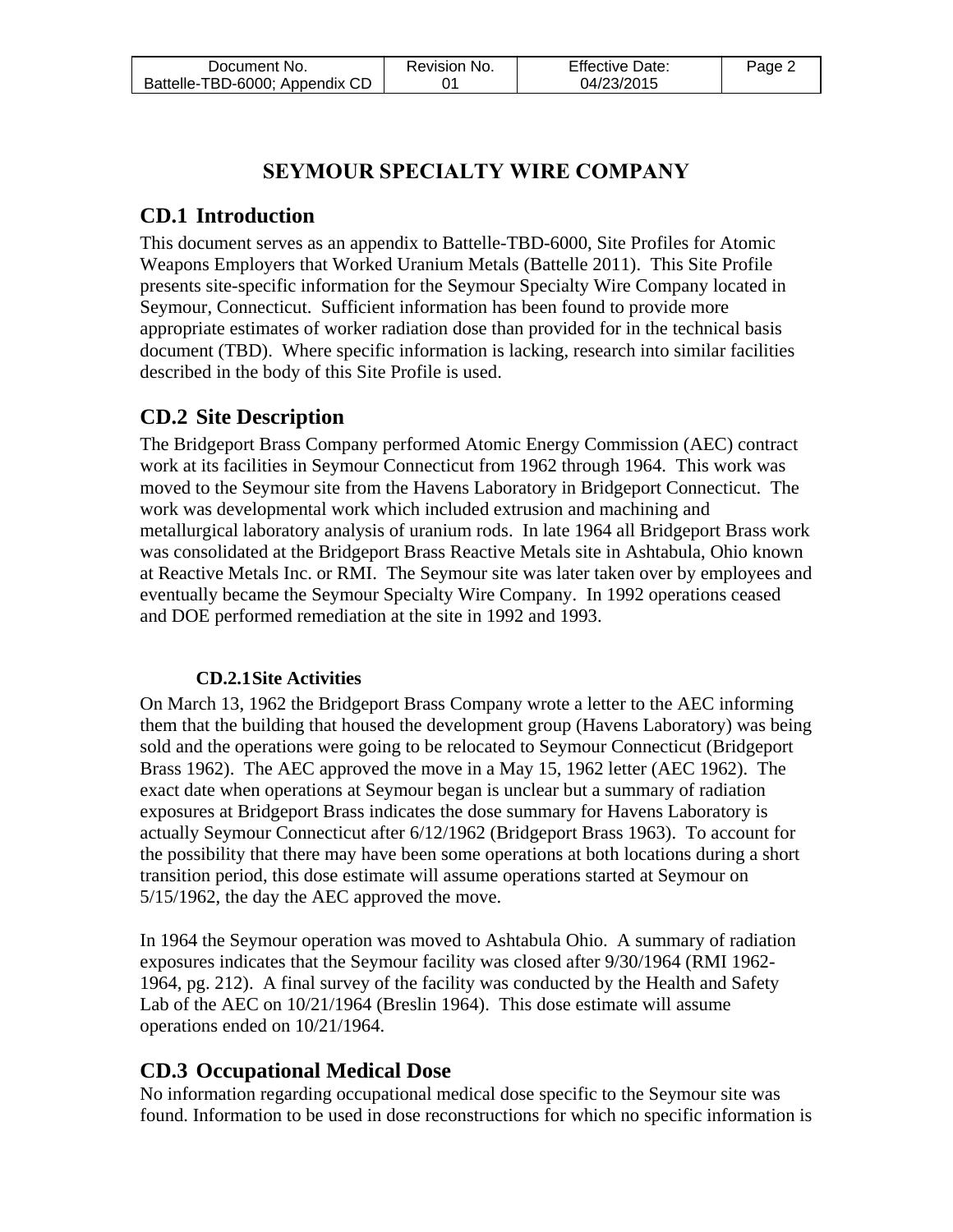| Document No.                   | Revision No. | <b>Effective Date:</b> | Page 3 |
|--------------------------------|--------------|------------------------|--------|
| Battelle-TBD-6000; Appendix CD |              | 04/23/2015             |        |

available is provided in ORAUT-OTIB-0006 (ORAU, 2011), the dose reconstruction project technical information bulletin covering diagnostic x-ray procedures.

### **CD.4 Occupational Internal Dose**

Periodic urine bioassay samples were collected from individuals working at the Havens laboratory and the practice continued when operations were moved to the Seymour site. The samples were analyzed for uranium and reported in units of mg/L. Samples were collected from some employees on 14 different days. A total of 25 different employees were sampled during the operational period at Seymour (AEC 1962-1964). Table 1 below provides the sample results in units of micrograms per liter.

| Employee                  | 10/8/1962        | 11/19/1962              | 12/17/1962              | 2/18/1963               | 5/23/1963      | 6/10/1963        | 9/30/1963      |
|---------------------------|------------------|-------------------------|-------------------------|-------------------------|----------------|------------------|----------------|
| $\mathbf{A}$              |                  | $\overline{2}$          | 35                      | $\overline{\mathbf{4}}$ |                |                  |                |
| $\, {\bf B}$              | $\overline{7}$   | 5                       | 11                      |                         | 53             |                  |                |
| $\mathsf{C}$              | 3                | $\overline{2}$          | $\overline{\mathbf{4}}$ | 8                       |                |                  |                |
| $\mathbf D$               |                  |                         |                         |                         | $\mathbf{1}$   | $\pmb{4}$        | $\overline{2}$ |
| ${\bf E}$                 | $\overline{4}$   | $\overline{2}$          | 5                       | $\mathbf 2$             | $\pmb{4}$      |                  | $\overline{3}$ |
| $\boldsymbol{\mathrm{F}}$ | $\overline{2}$   | $\overline{\mathbf{4}}$ | 19                      | $6\,$                   | 5              | $\mathbf 1$      | $\overline{2}$ |
| $\mathbf G$               |                  | 5                       | $\mathbf{3}$            | 4                       |                |                  |                |
| $\, {\rm H}$              | 3                | 3                       | 5                       | 5                       |                | $\pmb{0}$        | $\mathbf 1$    |
| $\bf I$                   | 6                | 5                       | $\overline{7}$          | 8                       | $\overline{2}$ | 6                |                |
| $\bf J$                   | 3                | $\overline{2}$          | $\overline{3}$          |                         |                |                  | $\overline{2}$ |
| $\rm K$                   |                  |                         |                         |                         |                |                  |                |
| $\mathbf L$               | $\boldsymbol{6}$ | 13                      | 30                      | $\overline{7}$          | $\overline{7}$ | 11               | 14             |
| $\mathbf M$               |                  |                         |                         |                         |                | $\boldsymbol{0}$ |                |
| ${\bf N}$                 |                  |                         |                         | 3                       | $\pmb{0}$      | $\overline{2}$   |                |
| $\overline{O}$            |                  | $\overline{\mathbf{4}}$ | 13                      |                         |                |                  |                |
| ${\bf P}$                 |                  |                         |                         |                         | $\mathbf{1}$   |                  |                |
| $\overline{Q}$            |                  |                         |                         |                         |                |                  | $\mathbf{1}$   |
| ${\bf R}$                 | 5                | 3                       | $\pmb{4}$               | $\overline{2}$          |                |                  |                |
| $\overline{\mathbf{S}}$   |                  |                         |                         |                         | $\pmb{0}$      |                  |                |
| $\mathbf T$               | 3                | $\overline{\mathbf{4}}$ | $\pmb{4}$               | $\pmb{4}$               |                |                  |                |
| $\mathbf U$               |                  |                         |                         |                         |                |                  |                |
| $\ensuremath{\mathsf{V}}$ |                  |                         |                         |                         |                |                  | $\mathbf{1}$   |
| $\ensuremath{\text{W}}$   |                  |                         |                         |                         | $\pmb{4}$      | $\pmb{0}$        |                |
| $\mathbf X$               |                  |                         |                         |                         |                |                  |                |
| $\overline{Y}$            | $\mathbf 1$      | 2220                    | 12                      | 5                       |                | $\mathbf 1$      |                |

Table 1 – Urinalysis Uranium Results from Bridgeport Brass, Seymour (ug/L)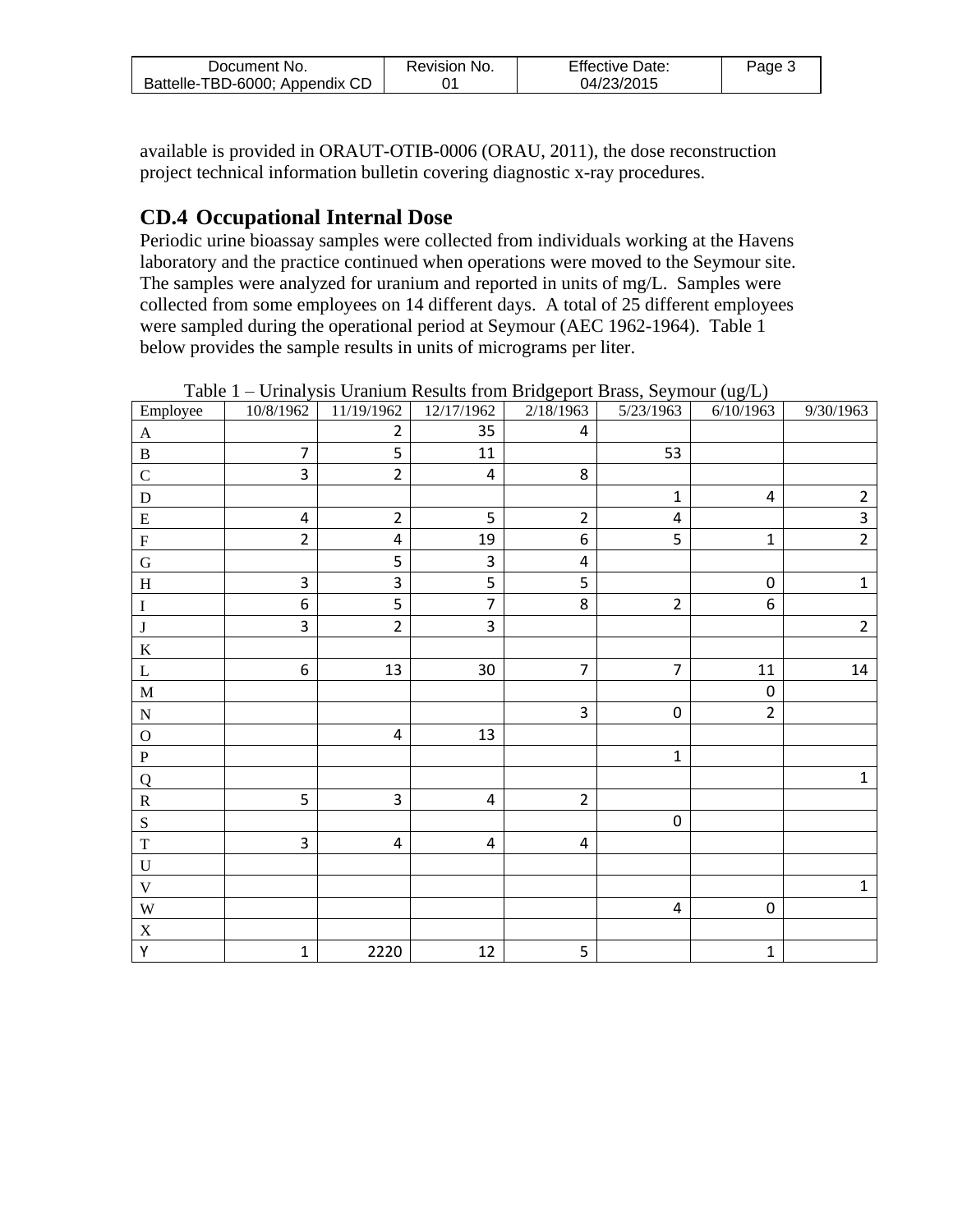| Document No.                   | Revision No. | <b>Effective Date:</b> | Page 4 |
|--------------------------------|--------------|------------------------|--------|
| Battelle-TBD-6000; Appendix CD |              | 04/23/2015             |        |

| Employee                  | 12/9/1963      | 12/13/1963       | 1/7/1964       | 1/10/1964        | 1/13/1964      | 2/4/1964       | 2/11/1964 |
|---------------------------|----------------|------------------|----------------|------------------|----------------|----------------|-----------|
| $\mathbf{A}$              |                |                  |                |                  |                |                |           |
| $\, {\bf B}$              |                |                  |                |                  |                |                |           |
| $\mathsf{C}$              |                |                  |                |                  |                |                |           |
| ${\bf D}$                 | $\mathbf 1$    | $\pmb{0}$        | $10\,$         | $14\,$           | $\sqrt{4}$     | 23             | 14        |
| ${\bf E}$                 | $\pmb{4}$      | 20               | 18             | 17               | 80             | $\overline{2}$ | $17\,$    |
| ${\bf F}$                 |                | $\overline{7}$   | 20             | 14               | $\overline{4}$ | $\overline{2}$ | 14        |
| $\mathbf G$               |                |                  |                |                  |                |                |           |
| $\boldsymbol{\mathrm{H}}$ | $\mathbf 0$    | $10\,$           | 21             | $\boldsymbol{6}$ | $\overline{2}$ | $14\,$         | $6\,$     |
| $\bf I$                   |                | 16               |                |                  |                | $\overline{7}$ |           |
| $\bf J$                   | 5              |                  | $\overline{7}$ |                  |                | $\overline{2}$ |           |
| $\bf K$                   | 34             | $\boldsymbol{6}$ |                |                  | 18             | 20             |           |
| $\mathbf L$               | $\overline{2}$ | $\overline{4}$   | 36             | 22               | 10             |                | 22        |
| $\mathbf M$               |                |                  |                |                  |                |                |           |
| ${\bf N}$                 | $\mathbf 0$    | $\overline{2}$   | 32             | 42               | $\overline{2}$ | $\overline{4}$ |           |
| $\mathbf O$               |                |                  |                |                  |                |                |           |
| $\, {\bf P}$              |                |                  |                |                  |                |                |           |
| Q                         | 6              | 8                | 41             | 8                | $\overline{2}$ | $\overline{2}$ | 8         |
| ${\bf R}$                 |                |                  |                |                  |                |                |           |
| ${\bf S}$                 |                |                  |                |                  |                |                |           |
| $\mathbf T$               |                |                  |                |                  |                |                |           |
| ${\bf U}$                 |                |                  | 23             | 13               | 8              | $20\,$         | 13        |
| $\mathbf V$               | 3              | $\bf 8$          |                |                  | $\overline{2}$ |                |           |
| $\mathbf W$               |                |                  |                |                  |                |                |           |
| $\mathbf X$               | $\pmb{4}$      |                  | 41             | 20               | $\overline{2}$ | $\mathbf{1}$   | 20        |
| $\overline{Y}$            |                |                  |                |                  |                |                |           |

|  |  | Table 1 - Continued |
|--|--|---------------------|
|--|--|---------------------|

To estimate the uranium intake at Seymour, an intake of uranium was calculated for 21 of the 25 individuals sampled. The 4 individuals removed from the data set had either none or only one sample greater than zero. Also, one sample was discarded as erroneous. The 11/19/1962 sample for employee Y indicated 2200 ug/L while samples on 13 other people that day indicated between 2 and 13 ug/L. Also, no other sample on any day exceeded 80 ug/L. Lastly, this individual was sampled again 28 days after this sample and the new result indicated 12 ug/L. The biokinetics of uranium would not allow it to clear out of the body that fast. It is much more likely the sample was contaminated either during collections or later in the laboratory or that some other error occurred in the laboratory. Therefore, this result is considered erroneous and discarded.

Two intakes were calculated for the 21 individuals assuming they were exposed to uranium with solubility type M and S. For each solubility, the distribution of intakes was analyzed and found to fit a lognormal distribution reasonably well. The geometric mean (GM) and the geometric standard deviation (GSD) of the lognormal distributions are recorded in Table 2.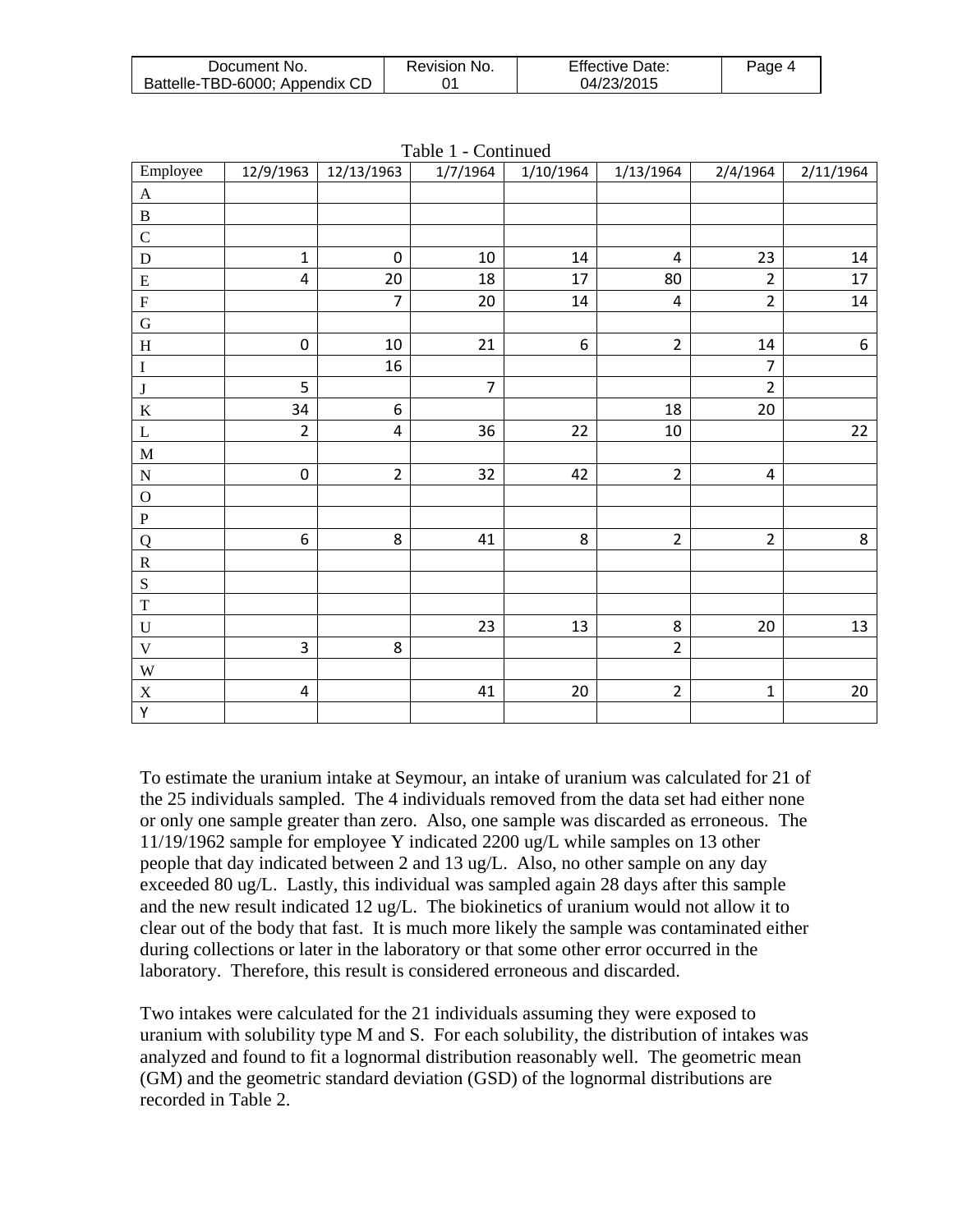| Document No.                   | Revision No. | <b>Effective Date:</b> | Page 5 |
|--------------------------------|--------------|------------------------|--------|
| Battelle-TBD-6000; Appendix CD |              | 04/23/2015             |        |

| $\sim$ we $\sim$<br>operational I ence chainvill millante di Rate |                          |    |  |
|-------------------------------------------------------------------|--------------------------|----|--|
| $15/15/1962 - 10/21/1964$                                         | Geometric Mean (pCi/day) |    |  |
| Type S uranium                                                    | 3277                     | 75 |  |
| Type M uranium                                                    | 124                      | 70 |  |

Table 2 – Operational Period Uranium Inhalation Rate

Internal dose estimates should be calculated using both solubility types and one that produces the higher dose used. The doses should be entered into IREP as a lognormal distribution with the applicable GSD from Table 2.

## **CD.5 Occupational External Dose**

No individual film badge data was located for the Seymour site. However, annual summaries indicated no one exceeded 1 rem of gamma exposure from 1962 through 1964 (RMI 1962-1964).

Since operations at Seymour were moved from the Havens Lab and since the reason for the move was not related to any change in operation (the building was being sold), the external exposures at Havens lab should provide a reasonable estimate for the external exposures at Seymour. The Technical Basis Document for the Havens Lab (ORAUT-TKBS-0030) provides a full time annual external dose of 1.225 rem penetrating (gamma) and 2.932 rem nonpenetrating (beta). These value are the  $95<sup>th</sup>$  percentile of a distribution of film badge results at the Havens Lab. As such, they are considered bounding and organ doses derived from them should be entered into IREP as a constant distribution.

| Table 5 – Oberational Period Annual External Dose |                      |  |  |
|---------------------------------------------------|----------------------|--|--|
| $5/15/1962 - 10/21/1964$                          | Annual Dose (rem/yr) |  |  |
| Gamma radiation                                   |                      |  |  |
| Beta radiation                                    | 2.932                |  |  |

Table 3 – Operational Period Annual External Dose

#### **CD.6 Dose from Residual Contamination**

After the operations at Seymour were moved to Ashtabula, the Seymour facility was cleaned and surveyed. The initial survey was a very detailed survey performed by the company using a grid pattern for each process area (Breslin 1964). Following that survey, on 10/21/1964, HASL performed a survey of randomly selected locations from the grid pattern. Based on that survey, the area was released for unrestricted use.

In 1977, a new survey was conducted for the Department of Energy. That survey was followed up by an additional survey in 1980. All four surveys included direct alpha contamination measurements; however the 1977 survey did not include removable contamination measurements while the other three did. Also, the detailed results of the two 1964 surveys were included in reports but only summary statements of the results were made in the 1977 and 1980 survey reports.

The results of the surveys in 1964 compared to 1977 and 1980 do not appear to be significantly different. The maximum removable contamination from each survey was 112 dpm/100cm<sup>2</sup> , 90 dpm/100cm<sup>2</sup> and 70 dpm/100cm<sup>2</sup> (there were no removable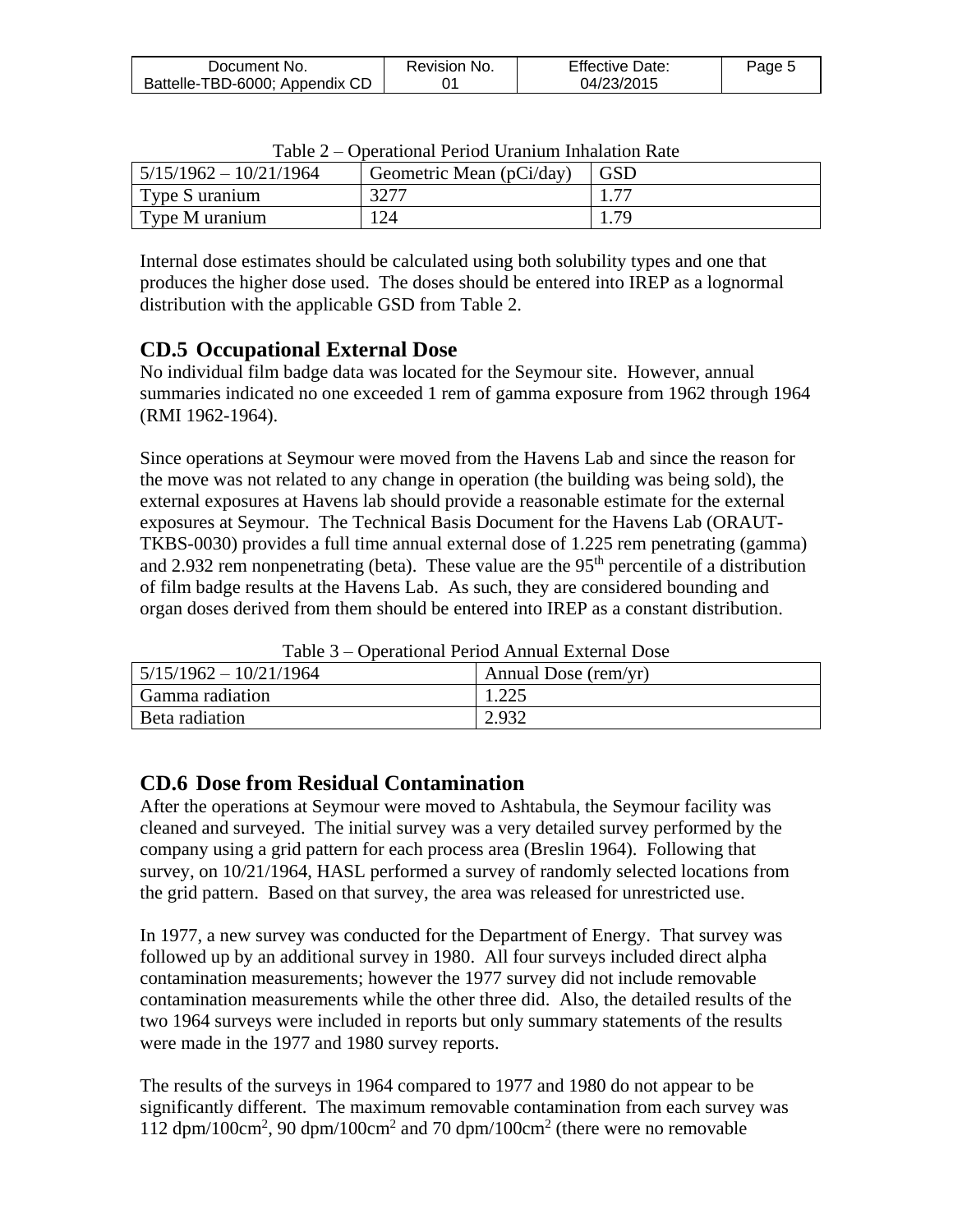| Document No.                   | Revision No. | <b>Effective Date:</b> | Page 6 |
|--------------------------------|--------------|------------------------|--------|
| Battelle-TBD-6000; Appendix CD |              | 04/23/2015             |        |

measurements taken in 1977). The contact beta plus gamma measurements in 1964 were generally higher overall but the maximum results of the later surveys were higher than the 1964 surveys. Therefore, this TBD will assume no change in the dose rates or contamination levels over the residual contamination period.

#### *Internal Dose*

The 1980 survey report indicated the removable contamination was less than 10 dpm/100  $\text{cm}^2$  except for one location where it was 70 dpm/100 cm<sup>2</sup>. The maximum removable contamination from the 1964 survey conducted by the company was  $112 \text{ dpm}/100 \text{ cm}^2$ while the maximum found by HASL was 90 dpm/100  $\text{cm}^2$ .

The maximum value found  $(112 \text{ dpm}/100 \text{ cm}^2)$  is relatively low so that value will be used for this dose estimate. Since these values represent easily removable contamination, a resuspension factor of  $10^{-5}$  m<sup>-1</sup> will be applied resulting in an airborne value of 0.112  $dpm/m<sup>3</sup>$ . Assuming a 2000 hour work year, this results in an inhalation rate of 0.736 dpm/calendar day.

Since the intake rate in the operational period was based on bioassay, ingestion did not have to be accounted for separately. The intake rate in the residual period, however, is based on airborne and surface contamination values and must therefore include an estimate of the ingestion rate. The ingestion rate is calculated by assuming the removable surface contamination (112 dpm/100 cm<sup>2</sup>) is ingested at a rate of 1.1E-4 m<sup>2</sup>/hr (NUREG/CR 5512). This results in an ingestion rate of 6.75 dpm/calendar day.

Since both the inhalation and ingestion values are based on the maximum removable surface contamination measurement, they are considered bounding and doses calculated from these should be entered into IREP as a constant. The values are summarized in Table 4 below.

| Time Period         | Inhalation         | Ingestion          |
|---------------------|--------------------|--------------------|
|                     | (dpm/calendar day) | (dpm/calendar day) |
| $10/22/1964 - 1993$ | 0.736              | 6.75               |

#### Table 4 – Residual Period Intake Rates

#### *External Dose*

Each of the four surveys included contact measurements of the beta plus gamma radiation levels. These contact measurements were sometimes reported as being 1 cm from the surface. These were the only type of external radiation measurements made during the 1964 surveys but the report included all the results. The 1977 survey also included gamma dose rate measurements at 1 cm and 1 m from the surfaces but only reported the highest measurements in each of three areas. The 1980 survey also measured gamma dose rates at 1 cm and 1 m but the report only listed 1 gamma contact result and 3 beta plus gamma contact results. The report did mention that the remaining measurements were below background readings which it listed as 5 to 10 uR/hr gamma and 0.02 mrad/hr beta plus gamma.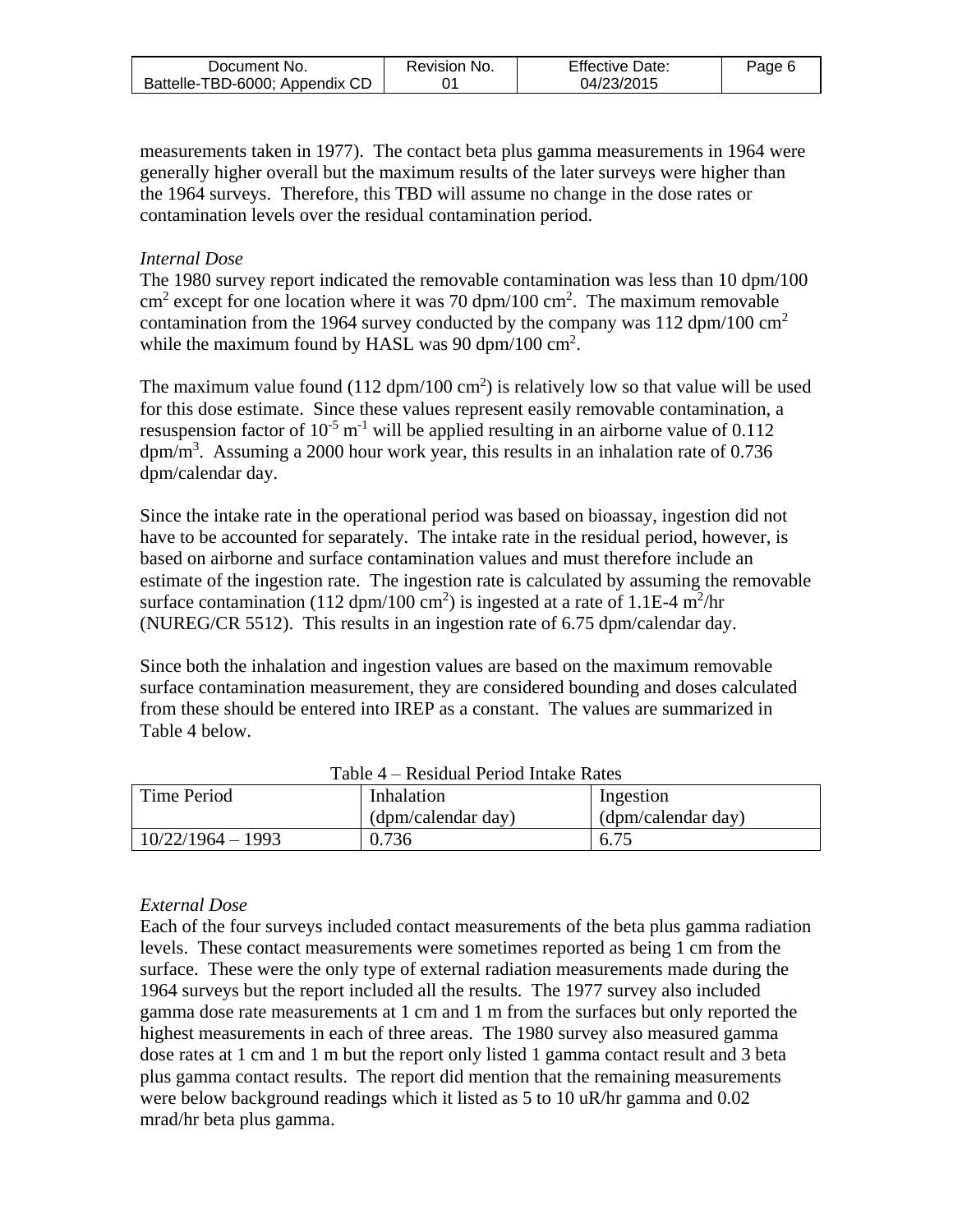| Document No.                   | Revision No. | <b>Effective Date:</b> | Page |
|--------------------------------|--------------|------------------------|------|
| Battelle-TBD-6000; Appendix CD |              | 04/23/2015             |      |

With no beta (or beta plus gamma) measurements at 1 meter, the available contact dose rates must be corrected to a 1 meter height for use in a dose estimate. The maximum contact beta plus gamma reading was that of a crack 1 inch wide and almost 13 feet long measured in the 1977 survey and verified in the 1980 survey. This can be approximated as a line source which means as a geometry correction, the dose rate would vary linearly with the distance above the crack. Therefore, the 1 cm dose rates can be divided by 100 to estimate the 100 cm (1 meter) dose rate. This correction would not account for the additional attenuation by air so it would slightly overestimate the 1 m dose rate. The two contact readings on the crack would then represent a 1 meter dose rate of 0.0175 mrad/hr and 0.011 mrad/hr.

The beta plus gamma surface measurements in 1964 were extensive so the contact dose rates can be corrected from 1 cm to 1 meter height assuming an area source. This correction would be based on the contamination being evenly distributed throughout the area so the average values from the surveys would be the most appropriate value. The average value of these readings were 0.0726 mrad/hr and 0.0593 mrad/hr for the company and the HASL surveys respectively. To correct the dose rate, the area of the contamination must be known. According to maps from the company's survey, the 4 rooms surveyed were 50' x 24', 40' x 32', 48' x 18' and 24' x 100' (the ' symbol representing feet). These equate to 1200 square feet, 1280 square feet, 864 square feet and 2400 square feet for an average of 1436 square feet. 1436 square feet can be represented by a circle with a radius of 21.4 feet. The dose rate geometry correction from 1 cm to 100 cm for a 21.4 foot radius area is approximately 3.4 times lower than the 1 cm reading. The two corrected values would then be 0.0174 and 0.0214 mrad/hr at 1 meter.

The 4 estimates of the 1 meter beta plus gamma dose rate are in reasonably good agreement (0.0175, 0.011, 0.0174, and 0.0214). This estimate will use the highest of the four rounded up to 0.022 mrad/hr. This appears to be conservative since the 1980 survey reported that with the exception of three small locations, all the beta plus gamma readings were not significantly different than the 0.020 mrad/hr background.

There were no gamma dose rates (gamma only) taken during the 1964 surveys. The 1980 survey indicated all the 1 meter gamma dose rates were background which it indicated was 0.005 to 0.010 mR/hr. The 1977 survey only reported the three highest 1 meter gamma dose rates of 0.009, 0.006 and 0.008 mR/hr. For this dose estimate, 0.010 mR/hr will be used as the general area 1 meter dose rate. The beta dose rate will then be beta plus gamma dose rate minus this gamma dose rate which results in a beta dose rate of 0.012 mrad/hr.

In both cases, employees will be assumed to be exposed to these dose rates continuously for 2000 hours per year. This results in an annual dose rate of 20 mR gamma and 24 mrad beta. The beta plus gamma estimate used favorable assumptions that compared favorably with the estimate from the maximum readings in later years. Therefore this will be considered a bounding estimate. The gamma estimate was based on maximum